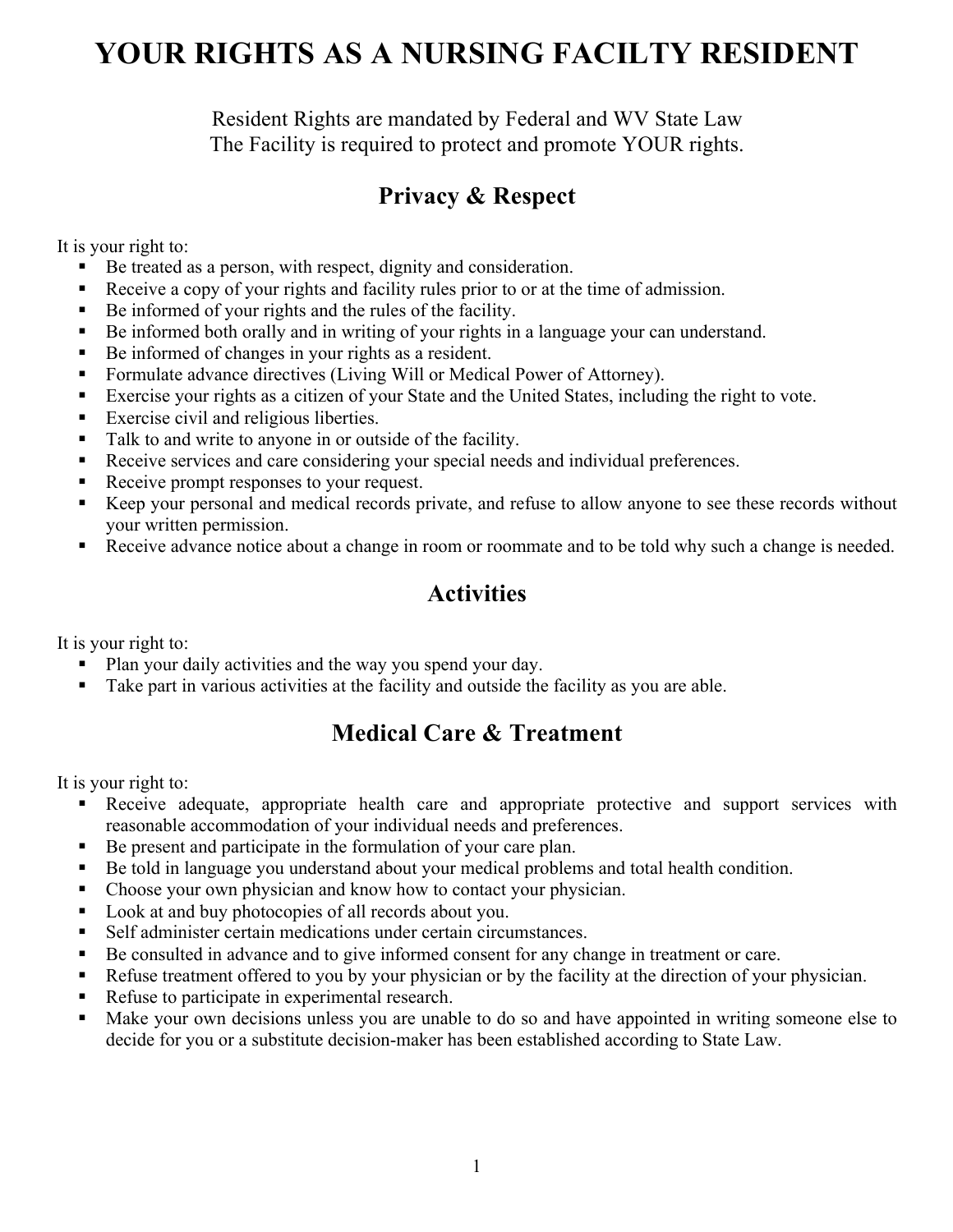### **Work**

It is your right to:

- Not perform work.
- Receive a wage if you desire for any work you do.
- Perform volunteer services as you wish and are able.

#### **Personal Possessions**

It is your right to:

- Have your room as homelike as possible according to your individual tastes and desires.
- Bring in some furniture as space permits.
- Have your own clothing and possessions with private storage space in your own room.
- § Have the facility take reasonable precautions so that your personal possessions are treated with respect. It is your right to have the facility promptly investigate incidents of loss, damage or misappropriation of property.

## **Freedom from Abuse & Restraint**

It is your right to:

- Be free from discrimination, punishment, scolding, neglect, mistreatment or denial of privileges for any reason.
- Be free of any physical, mental, or sexual abuse.
- Not be tied on any chair or bed, or held by a tray or any device limiting freedom of movement, unless such a restraint enables you to be more independent, and you agree to it, or for a short time for your own safety in an emergency.
- Be free of chemical and/or physical restraints that are for staff convenience or not necessary to treat your medical symptoms.
- § Be free of drugs given to you for the purpose of discipline or the convenience of the facility staff.

## **Freedom of Association & Communication in Privacy**

It is your right to:

- § If married, share the same room with your spouse if both of you agree to it, and to visit in private with your spouse.
- § It is your right, subject to your consent, to receive visitors whom the resident designates, including but not limited to, a spouse (including same-sex spouse), a domestic partner (including same-sex domestic partner), and it is his or her right to withdraw or deny such consent at any time.
- § Visitors cannot be denied, restricted, limited privileges on the basis of race, color national origin, religion, sex, gender identity, sexual orientation, or disability.
- Have visits from your physician, clergy and family at any time you wish, as long as you do not disturb other residents.
- Have other visitors at reasonable hours as you desire.
- Visit privately outside the facility with anyone of your choice.
- Telephone calls, to anyone, should be made in private, so that you cannot be overheard. You must pay for all long distance charges.
- Send and receive mail unopened.
- Meet with and belong to any religious or social group.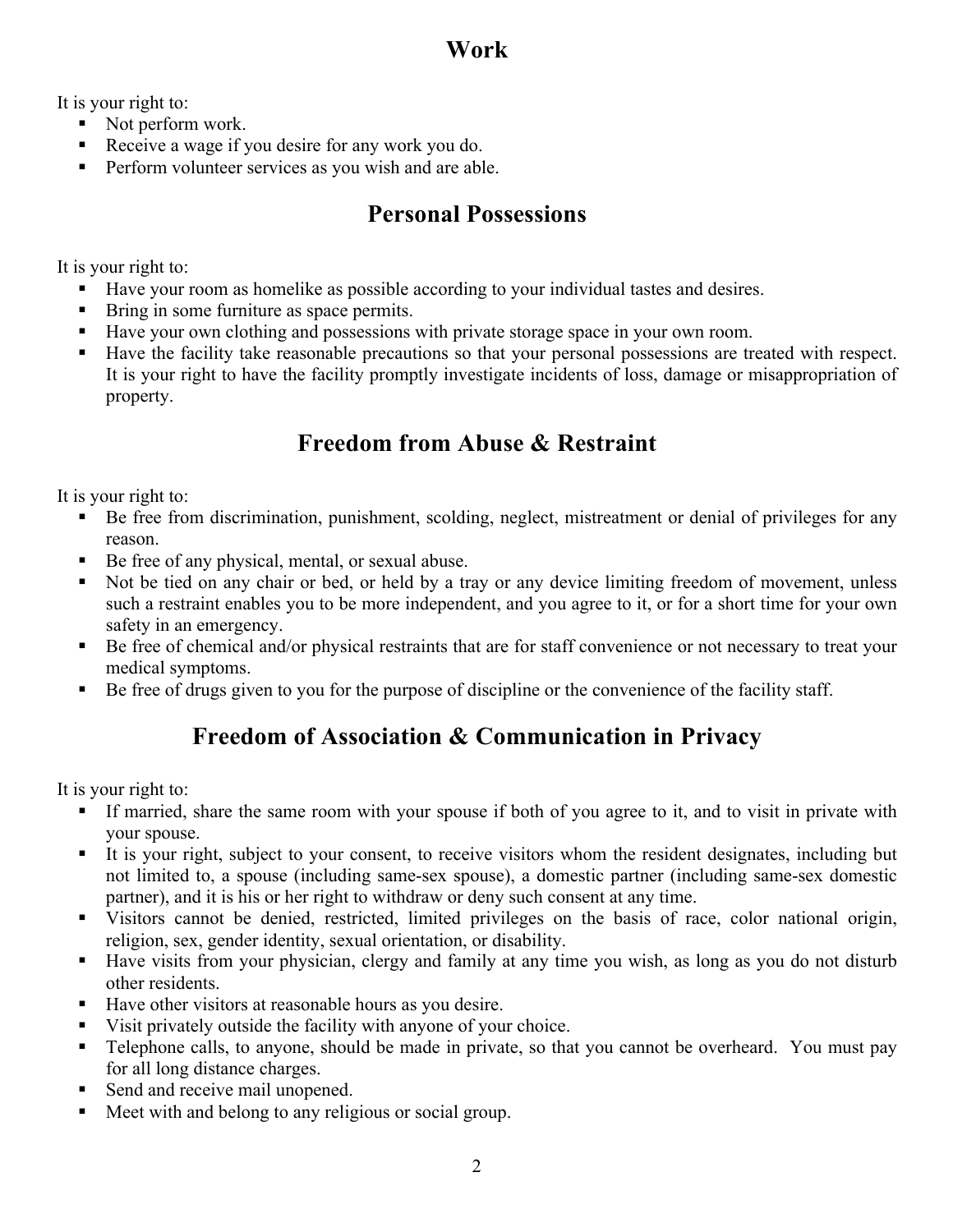- Meet with other residents and resident groups within the facility. Families of residents have the right to organize and meet in the facility.
- Obtain information from resident advocates or agencies representing residents in a nursing facility.
- § View the findings of State and Federal surveys of the facility.
- Talk to State Surveyors and ombudsmen in private at any time you wish.

#### **Financial Affairs**

It is your right to:

- Be told in advance of all services available and all costs, including those charges covered or not covered under Medicare or Medicaid and the basic rate.
- Manage your personal financial affairs or, if you delegate this in writing to the facility, have free access to your funds and receive an accounting upon request and in writing quarterly.
- Be told if you are entitled to Medicare or Medicaid benefits and how to apply for them, including an evaluation for Medicaid when your spouse lives in the community.
- Not be charged for any item or service paid for by Medicare or Medicaid or not requested.
- Have your funds protected by a surety bond.

#### **Admissions, Transfer & Discharge**

It is your right to:

- Be treated without discrimination regardless of source of payment to the facility.
- Not be required to give up your right to Medicare or Medicaid.
- § Be informed of the bed-hold policy for temporary absences from the facility and your right to be readmitted if you are eligible for Medicaid.
- Remain in the facility unless one of the exceptions applies.
- Be given at least 30 days written notice of transfer or discharge unless one of the exceptions applies, and then be given reasonable notice.
- Not to be transferred or discharged from the facility because the source of payment for care is changed.
- Appeal any transfer or discharge to the WV Department of Health & Human Resources.

\*The facility may not require a third party guarantee of payment or accept any gifts as a condition of Admission or continued stay.

#### **Long Term Care Ombudsman Program**

The word OMBUDSMAN means "*ONE WHO SPEAKS ON BEHALF OF ANOTHER".* In West Virginia the LONG TERM CARE OMBUDSMAN PROGRAM provides assistance to residents of long term care facilities. The program's mission is to enhance the quality of life, improve the care, protect the rights and promote the dignity of each senior citizen residing in a long term care facility.

#### **What does the long term care ombudsman program do?**

- § Advocate for resident rights and quality care in nursing facilities, personal care, residential board and care, and other similar long term care facilities.
- Impartially investigate complaints on behalf of residents about long term care and services.
- Monitor the long term care system and make appropriate recommendations for improvement.
- Provide information regarding concerns of residents in long term care facilities.
- Promote the development of citizen organizations to participate in the ombudsman program.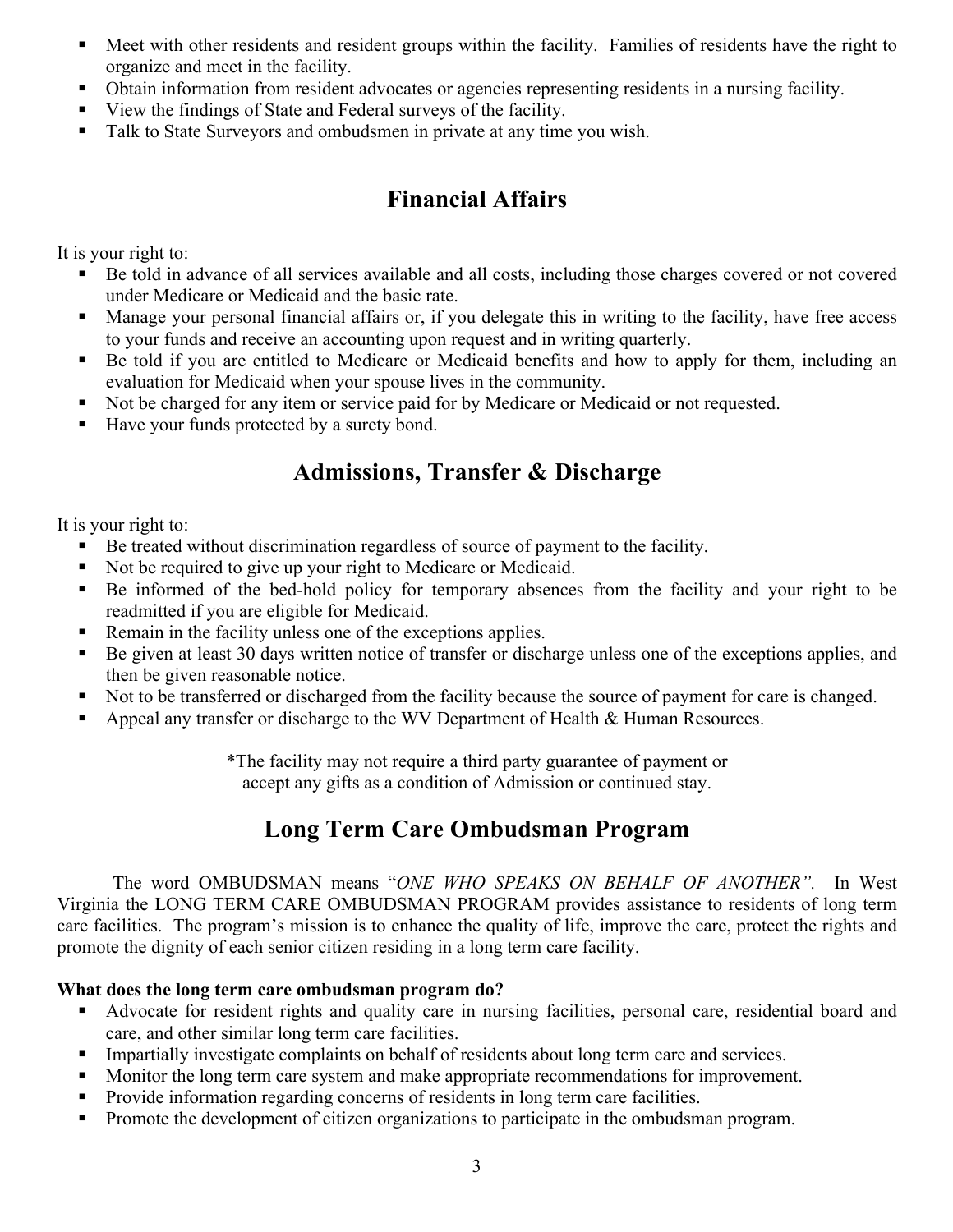#### **How do I contact my long term care ombudsman?**

State Ombudsman Commission on Aging 1900 Kanawha Boulevard, East Charleston, WV 25305 Phone: 558-3317

#### **What are the penalties for interference and retaliation?**

West Virginia Law (§16-5L-18) provides penalties for:

- Any individual who willfully interferes with or impedes a state, regional or volunteer ombudsman in the performance of his or her official duties.
- Any individual who institutes or commits any discriminatory disciplinary, retaliatory or reprisal action against any officer or employee of a long-term care facility or government department or agency, or against any resident of a long-term care facility for having filed a complaint with or provided information in good faith to a state, regional, or volunteer ombudsman in the performance of his or her official duties.

#### **Grievances**

It is your right to:

- Contact Social Services/Grievance Official at ERCC to voice a complaint or concern.
- Make complaints or suggestions without fear of punishment or coercion or reprisal of any sort.
- Contact the State and Federal survey agency or the Ombudsman at any time to voice complaints or concerns.

The facility must use identical policies regarding transfer discharge, and services for all residents. If you feel that you have been abused, neglected or denied care and treatment in violation of the Resident's Bill of Rights, contact for confidential assistance:

| Office of Health Facility Licensure   | $(304) 558 - 0050$                   |
|---------------------------------------|--------------------------------------|
| 408 Leon Sullivan Way,                |                                      |
| Charleston, WV 25301                  |                                      |
| JoLynn Marra, Director                |                                      |
| JoLynn.Marra@wv.gov                   |                                      |
|                                       |                                      |
| State Ombudsman                       |                                      |
| <b>Bureau of Senior Services</b>      | $(304)$ 558-3317                     |
| 1900 Kanawha Blvd., E.                |                                      |
| Charleston, WV 25301                  | http://www.wyseniorservices.gov      |
| Suzanne Messenger, Director           |                                      |
| Medicaid Fraud Control Unit           |                                      |
|                                       | $(304)$ 558-1858                     |
| 408 Leon Sullivan Way                 |                                      |
| Charleston, WV 25301<br>Trina Crowder |                                      |
|                                       |                                      |
| trinia.c.crowder@wv.gov               |                                      |
| Disability Rights of WV               | $(304)$ 346-0847 or $(800)$ 950-5250 |
| 1207 Quarrier St., Suite 400          | Fax (304) 346-0867                   |
| Litton Building                       | CONTACT@drofwv.org                   |
| Charleston, WV 25301                  |                                      |
|                                       |                                      |